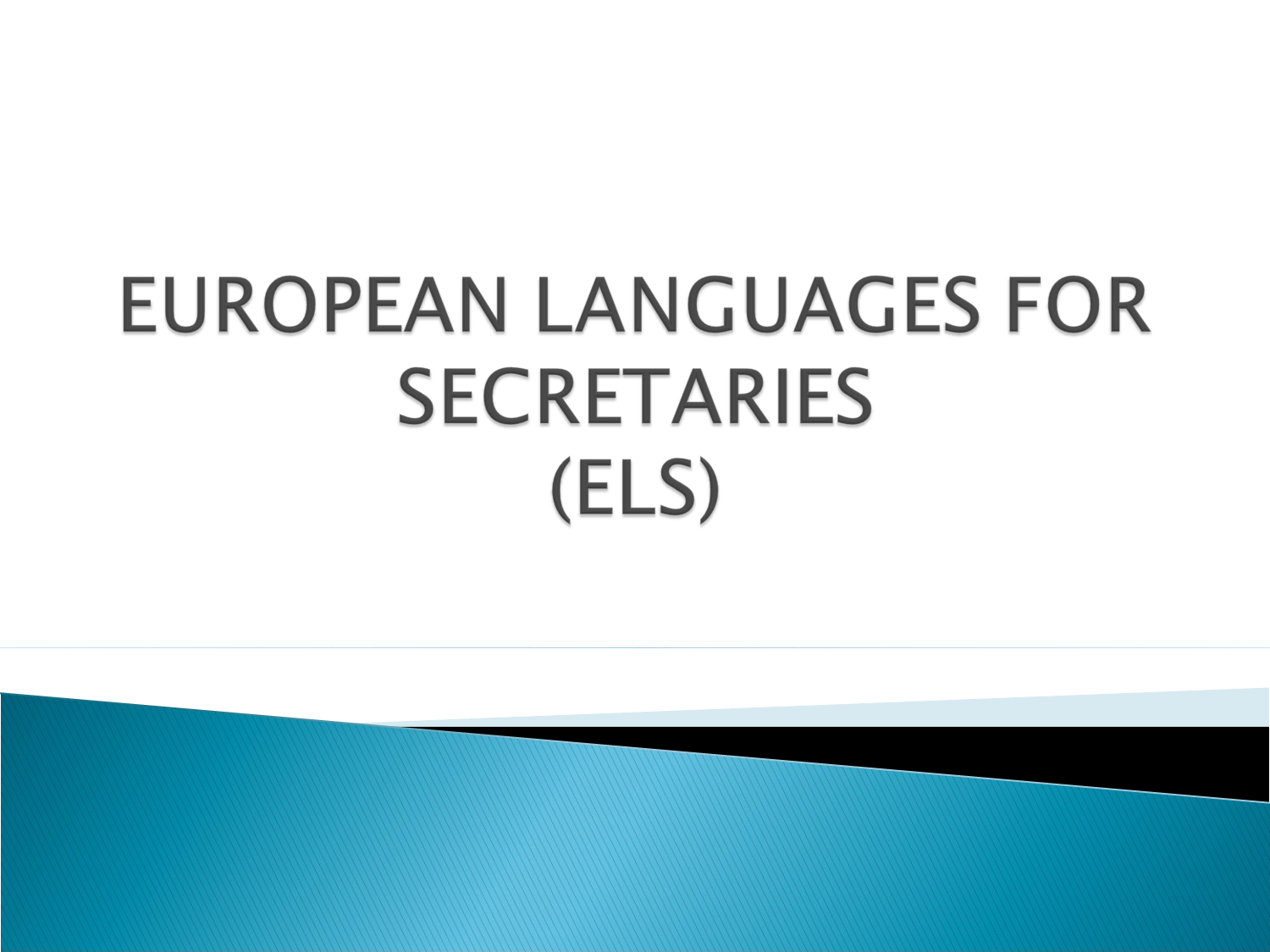#### Partners involved in the project:

- ▶ PIXEL (Italy)
- ▶ Connectis (Italy)
- ▶ Comune di Firenze (Italy)
- ITI IPIA Leonardo da Vinci (Italy)
- $\triangleright$  No Limits Education and Training (UK)
- EuroEd Foundation (Romania)
- ▶ AGERCEL (France)
- ▶ CREA (Spain)
- Georgiki Anaptiki Vocational Training Center (Greece)
- CIDAF (Romania)
- ▶ Transfer Slovenko Ltd. (Slovak Republic)
- Bildunsgwerk (Germany)
- Kompetanse meglerenas (Norway)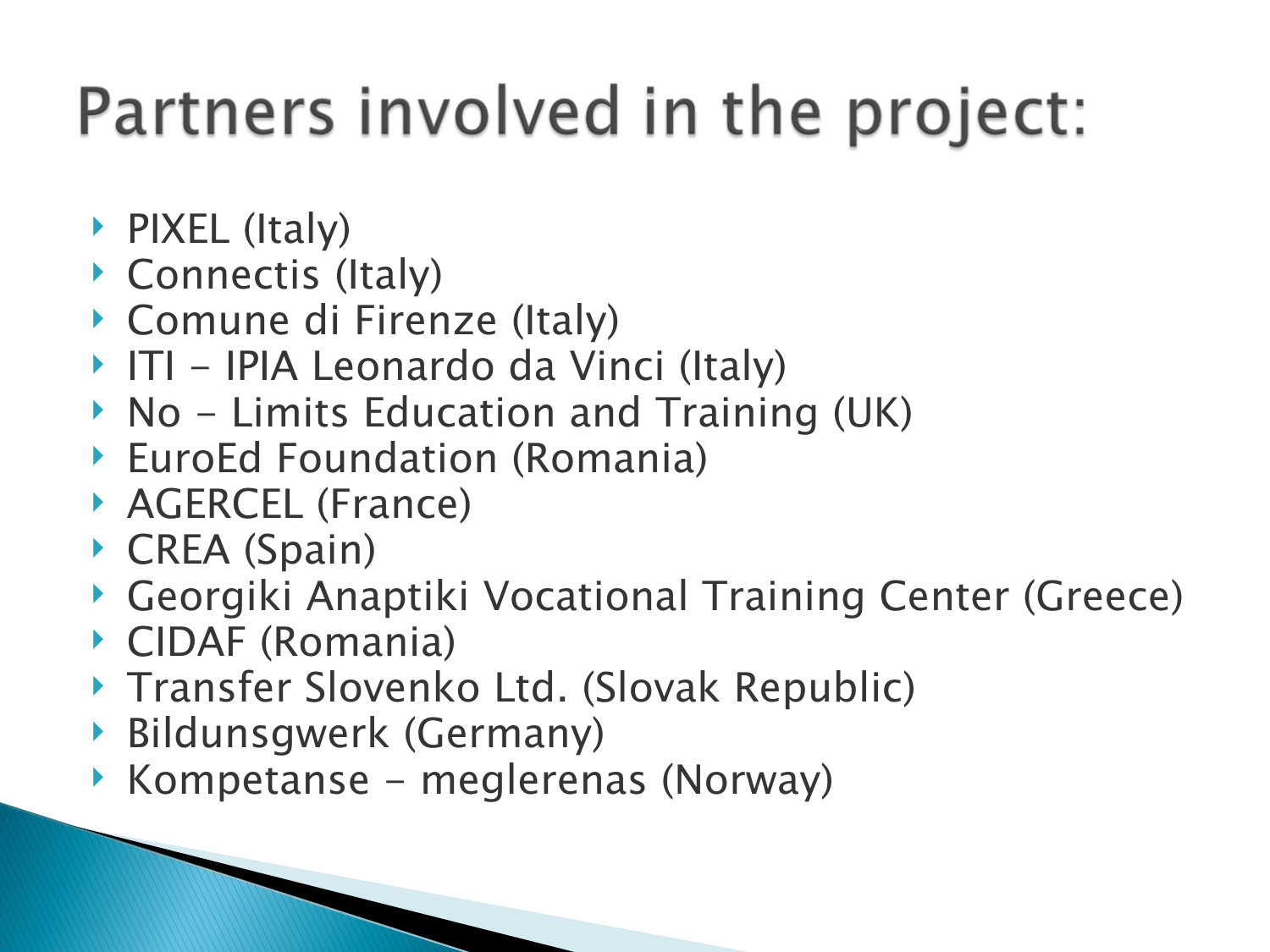## Objectives:

 To develop the language skills of office staff in companies throughout Europe in order to upgrade their professional language profile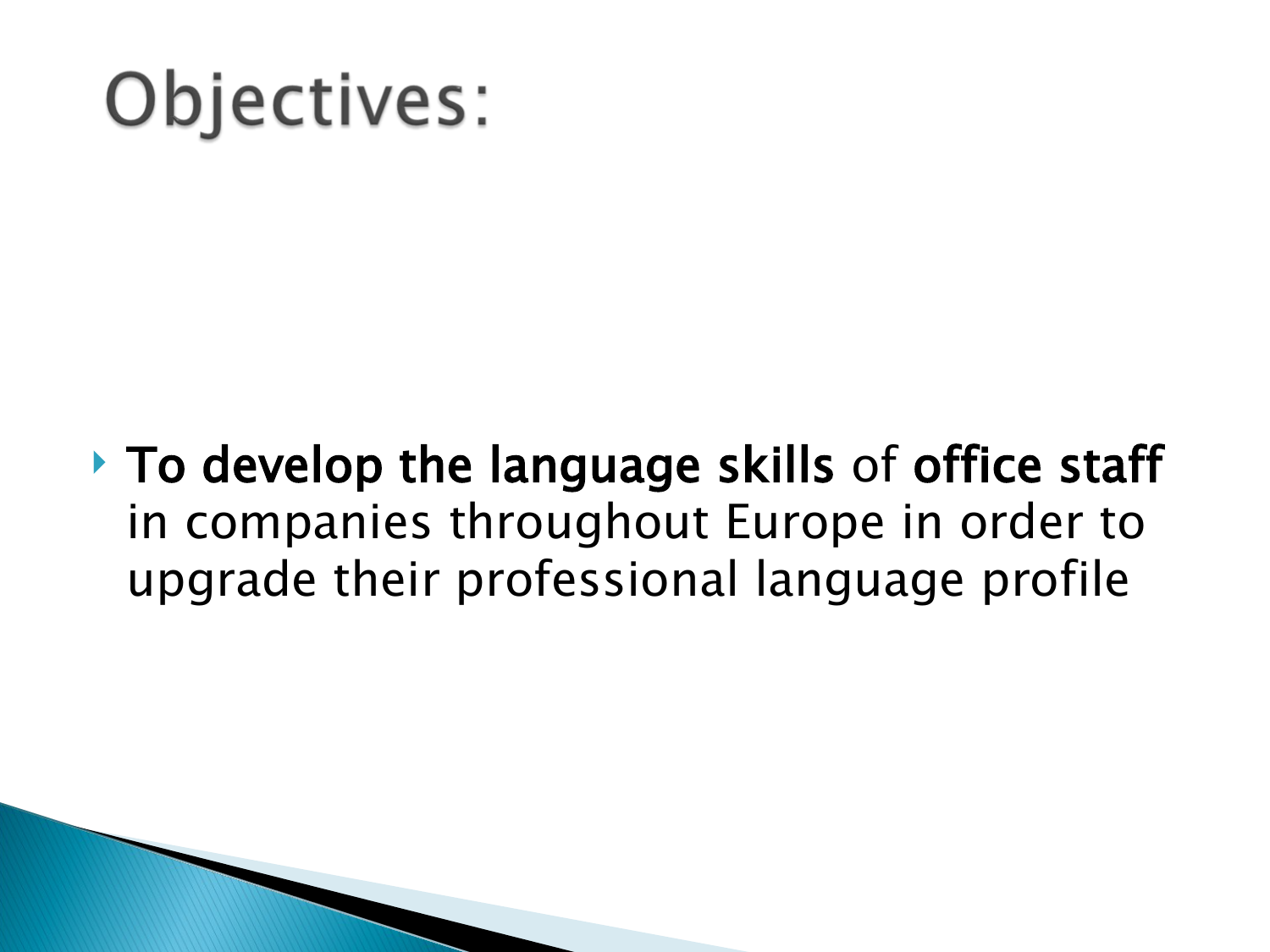### Objectives:

▶ To expose office staff to the Business Culture of 9 European countries and to develop their cultural awareness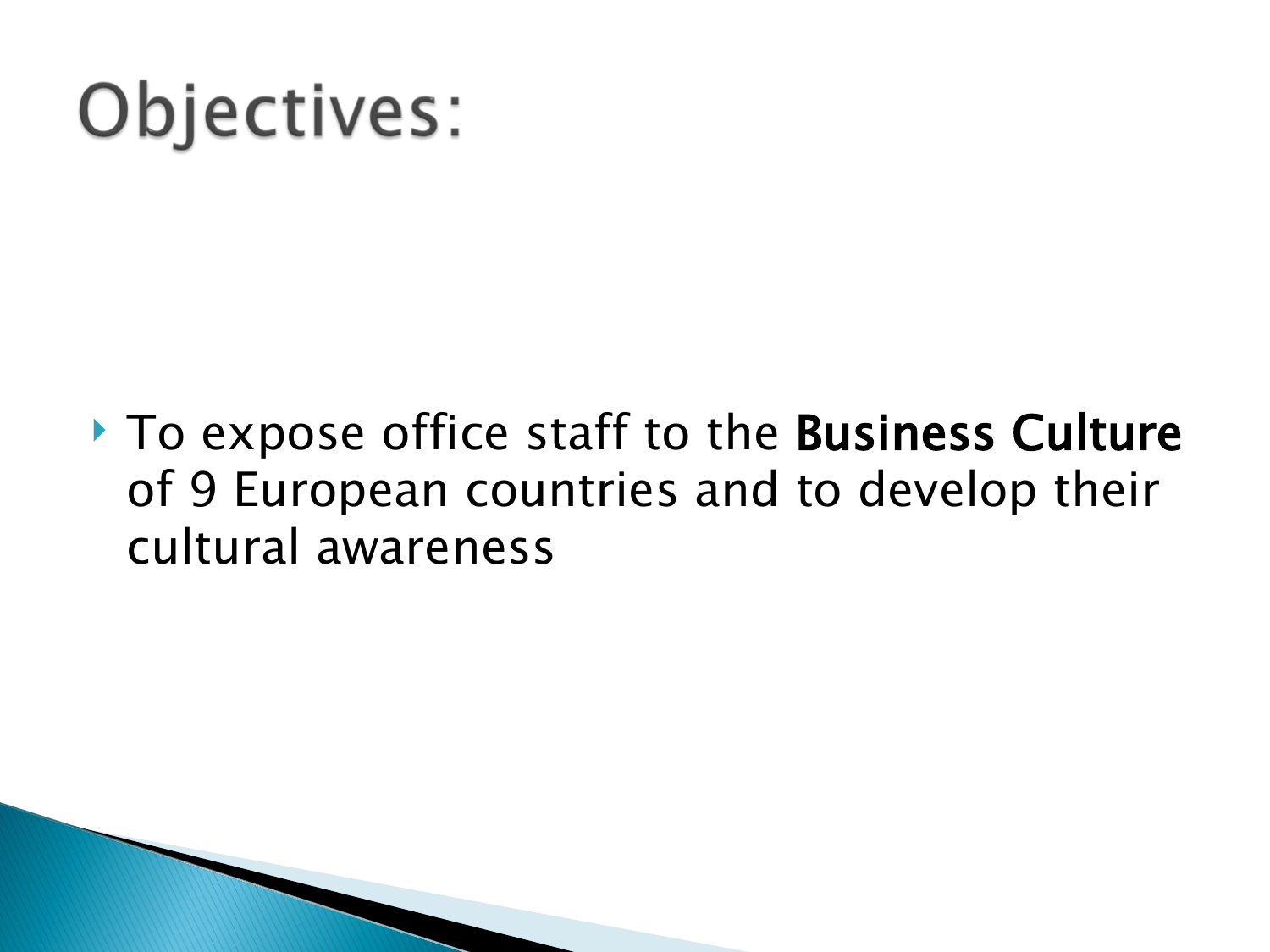### Objectives:

▶ To provide a Personal Development module designed for office staff in European companies.

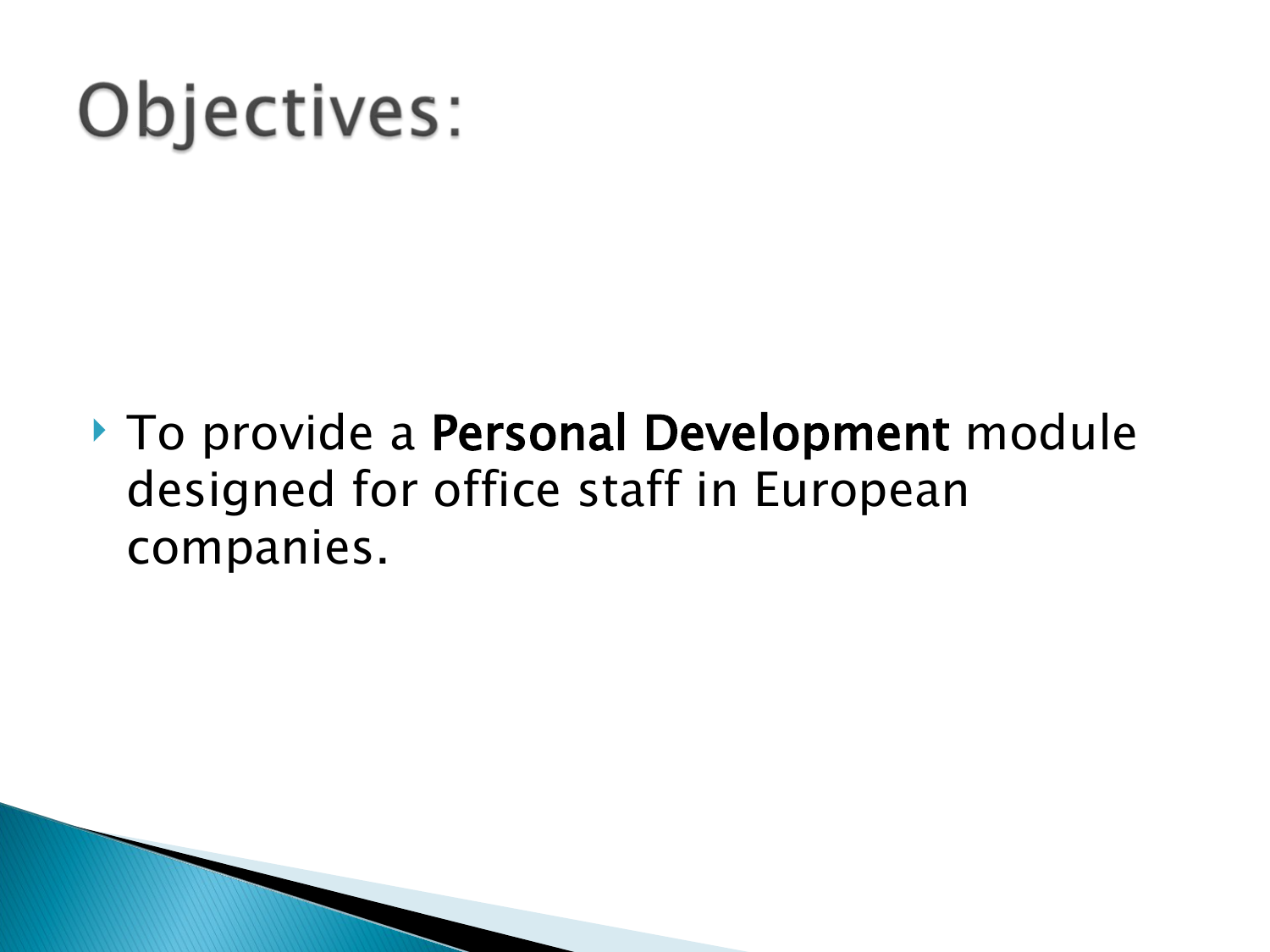#### Target group:

**• office staff** in companies throughout Europe, "basic users" (Level A2) or "independent users" (Level B1) in the target language (English, French, Italian or Spanish) who wish to develop their language skills in a specific business context.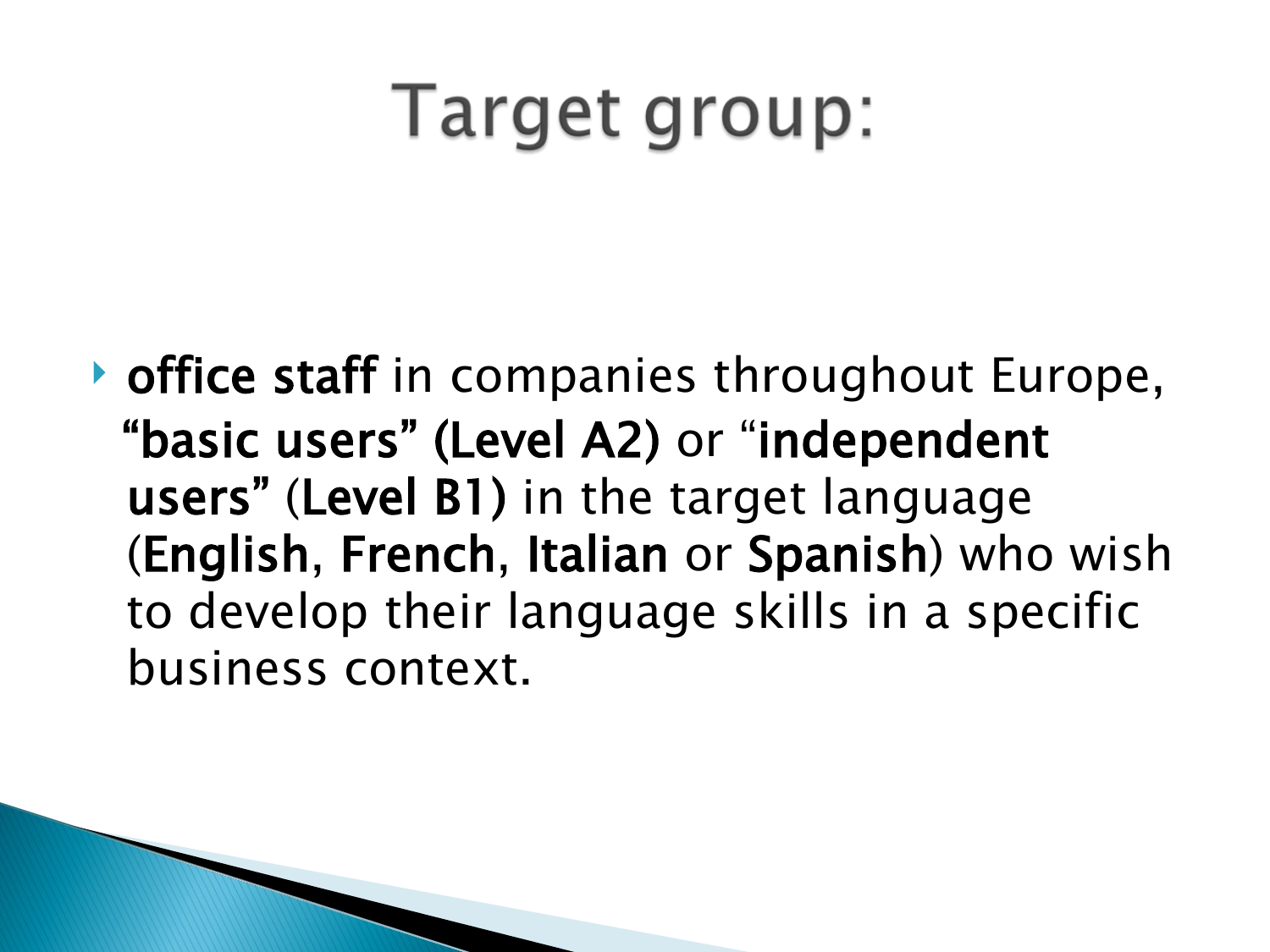### The ELS online portal:

- ▶ Online courses for 4 European languages: English, French, Italian and Spanish<sup>-></sup> Business Language Training packages
- Business Training Culture modules  $\rightarrow$ improve knowledge of the specific features of the business culture environment in several European countries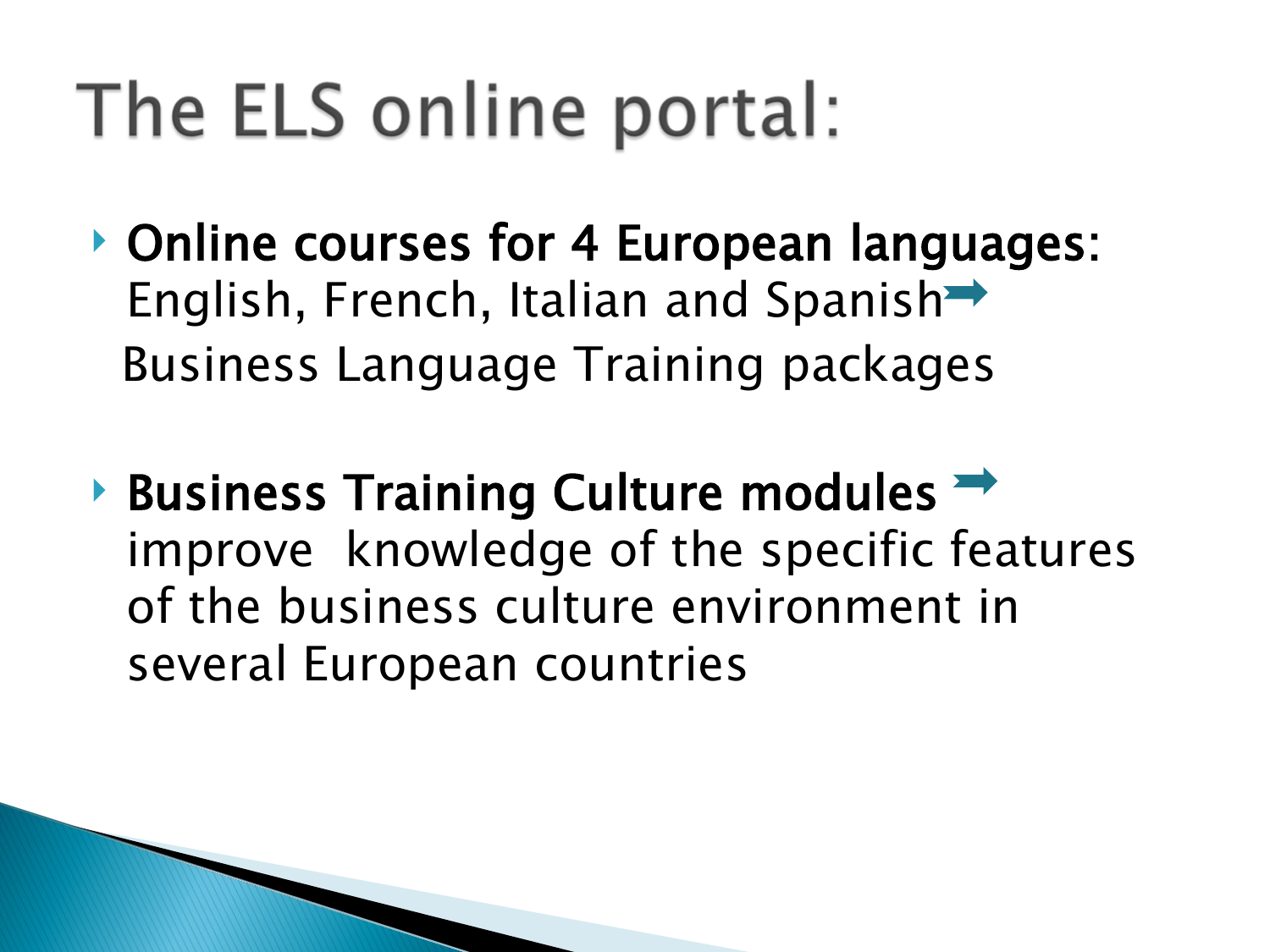## The ELS online portal:

Personal Development module  $\rightarrow$ 

 developing personal skills towards creating and maintaining succes for themselves and those around them

 $\rightarrow$  Online Glossary  $\rightarrow$ 

 comprehensive glossary of business related terminology in nine European languages